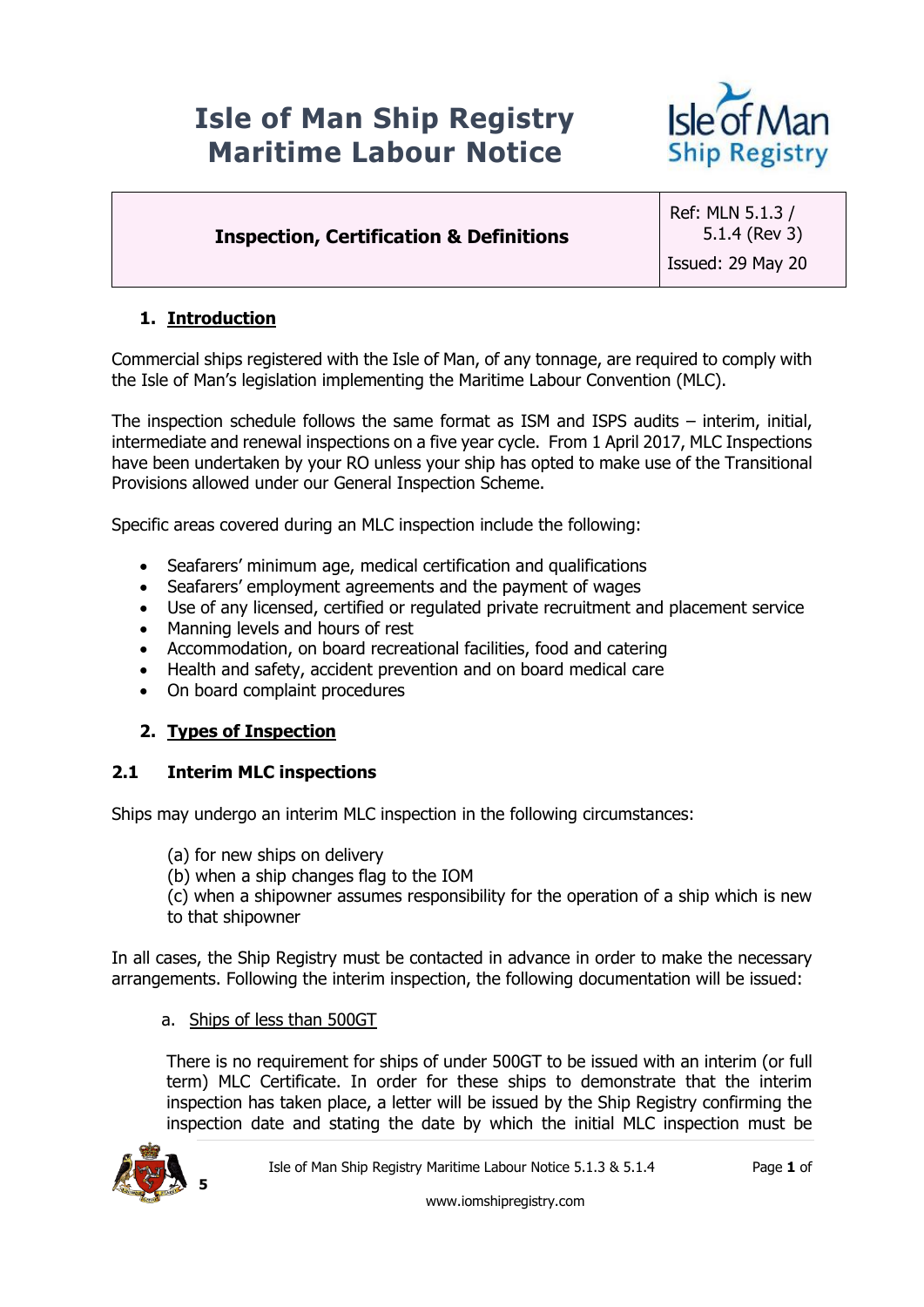completed, which must be within six months of the date of the interim inspection.

## b. Ships of 500GT or over

Following a successful interim inspection, the ship will be issued with an interim MLC certificate which is valid for six months.

During the interim MLC inspection, the attending inspector checks that:

- there are adequate procedures in place on board which will ensure, as far as is reasonable and practical, compliance with the Articles, Regulations and Part A of the MLC Convention
- the Master is familiar with his/her associated duties and responsibilities.

The inspector will also verify that relevant information has been submitted to the Ship Registry in order for the DMLC Part II to be drafted and approved. The DMLC Part I & II will is not required to be issued at this stage.

## **2.2 Initial MLC Inspections**

In all cases, an initial MLC inspection must be completed within six months of the interim inspection and **it is not possible to extend this date**.

During the initial inspection the Inspector uses the ship's DMLC Part II to verify the requirements and procedures stated in Part II have been implemented on board. Following a successful initial inspection:

- ships of 500GT or over are issued with a full term MLC certificate, DMLC Part I & II
- ships of less than 500GT are issued with a DMLC Parts I & II together with a letter confirming the due date of the next MLC inspection.

## **2.3 Renewal Inspections**

When a renewal inspection is successfully completed within 3 months of the expiry date of the existing certificate, the new certificate will be valid for a maximum period of 5 years from the expiry date of the existing certificate.

If a renewal inspection is successfully completed more than 3 months before the expiry date of the existing certificate, then the new certificate will be valid for a maximum period of 5 years from the date of the renewal inspection.

# **3. DMLC Documentation and Certification**

## **3.1 DMLC Parts I & II**

The DMLC documentation states how MLC is applied on board the ship. During an MLC inspection, it will be used as a starting point to verify that the ship, its crew and MLC-related documents comply with requirements. The DMLC comes in two parts:

 DMLC Part I is issued by the flag administration and details how the requirements of the Convention are interpreted and applied by the ship's flag state

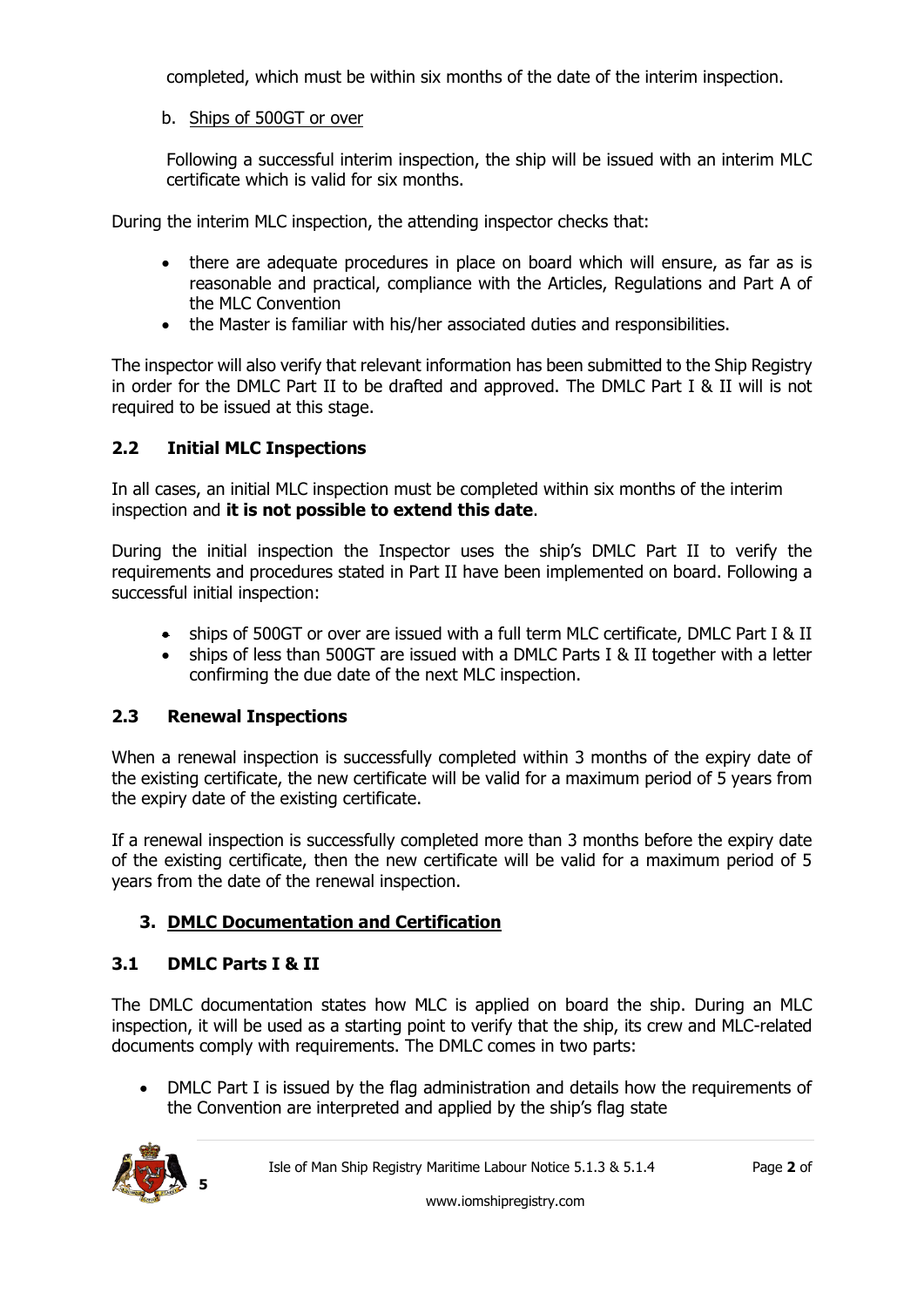DMLC Part II which details how the shipowner complies with the relevant requirements. This is to be signed by the shipowner and the RO upon completion of the initial inspection.

In order to issue these documents in a timely fashion, it is imperative that we receive a shipowner's DMLC Part II as soon as possible. Ideally this will be prior to registration/change of shipowner, since the MLC Inspector conducting an interim inspection may request confirmation that this has been submitted for review. The DMLC Part I & II, issued by IOMSR and signed by the shipowner, is required to be on board the ship in time for the initial inspection.

The DMLC Part I will be issued by the Ship Registry with an electronic signature (i.e. a scanned copy of a written signature). The DMLC Part II may likewise be signed electronically by the shipowner.

## **3.2 Merchant Ships of 500GT and Over**

Upon registration of a new merchant ship, the following documents will be issued by IOMSR as soon as possible:

- DMLC Part I
- DMLC Part II
- A DMLC Part II Approval Letter, confirming the DMLC Part II has been reviewed and approved by IOMSR

For all newly registered ships, MLC certificates will be issued by your ship's RO upon completion of the necessary inspections.

## **3.3 Yachts & Merchant Ships of Less than 500GT**

For all yachts, MLC inspections will continue to be undertaken by IOMSR. The DMLC Part I and II will be issued by IOMSR, upon successful completion of the Initial Inspection. If the yacht is over 500gt, it will be issued together with a full term MLC Certificate. If the yacht is under 500gt, it will be issued together with a letter confirming the due date of the next inspection.

For merchant ships of less than 500gt, MLC Inspections will be undertaken by the ship's RO. The DMLC Part I and II will be issued by IOMSR, together with a letter confirming the due date of the next inspection, upon successful completion of the Initial Inspection.

## **4. Definitions**

## **4.1 Shipowner**

Shipowners bear ultimate responsibility for all aspects of the working and living conditions of seafarers employed on board, irrespective of who may actually employ them or own the ship on which they work. Under MLC, the shipowner may be either:

- the owner of the ship, or
- another organisation or person (manager, agent etc.) who has assumed responsibility for the operation of the ship from the owner and who, on assuming such responsibility, has agreed to take over the duties and responsibilities imposed

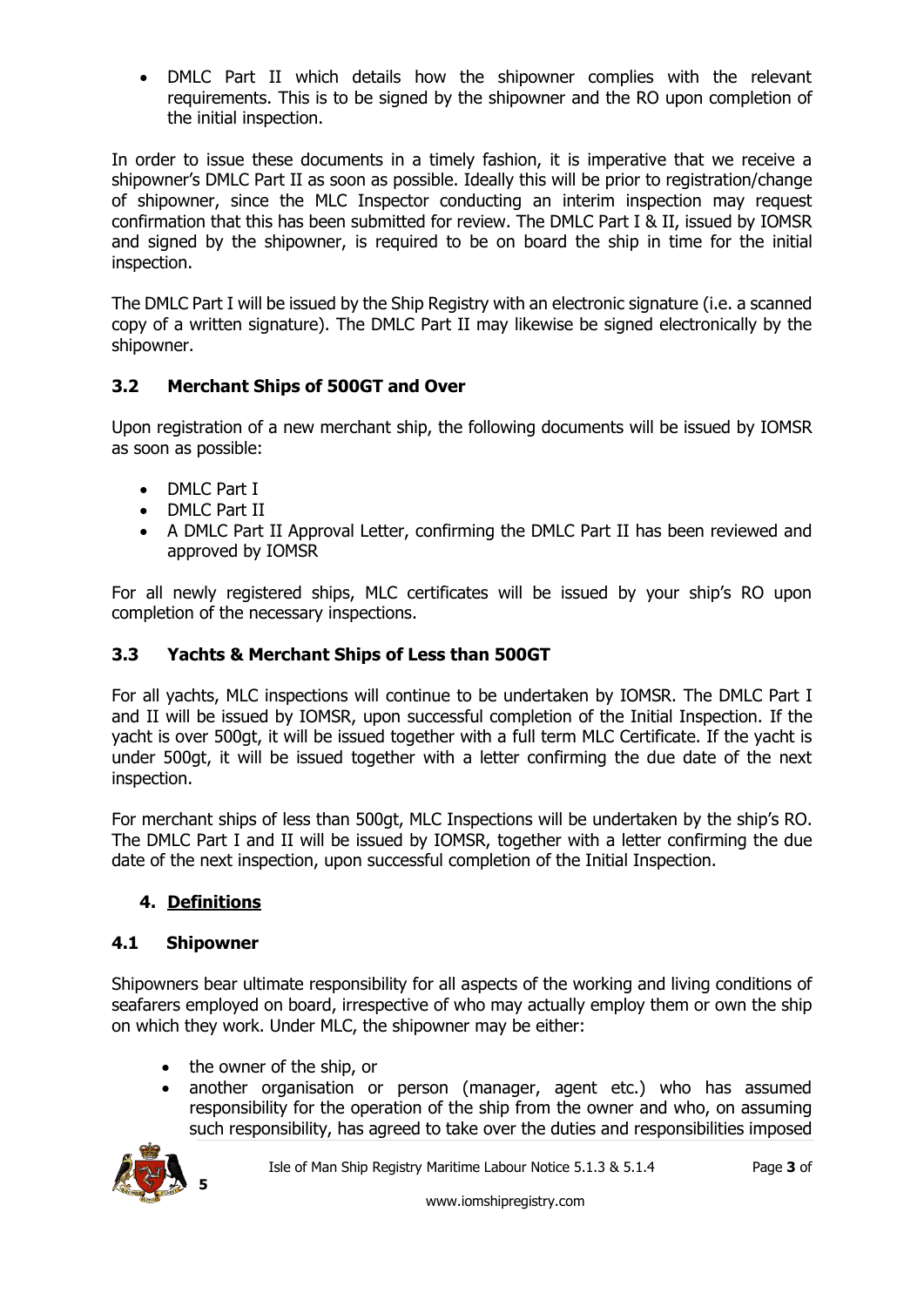on shipowners in accordance with MLC, regardless of whether any other organisation or persons fulfil certain of the duties or responsibilities on behalf of the shipowner

### **4.2 Seafarer**

MLC 2006 defines a seafarer as 'any person who is employed or engaged or works in any capacity on board a ship to which this Convention applies.' Since 2006 ILO has issued further interpretation of this definition:

**Seafarers are** persons who regularly spend more than short periods on board.

**Seafarers are not** persons whose work is not part of the routine business of the ship and whose principal place of work is ashore, e.g.: harbour pilots, inspectors, superintendents, scientists, researchers, divers and specialist offshore technicians.

Those persons working on an occasional and short-term basis for example, fitters, repair technicians, surveyors, port workers or day workers who do not stay on board the ship overnight are also not considered to be seafarers.

Using this interpretation the Ship Registry has determined that occasional workers such as harbour pilots, inspectors, superintendents, scientists, researchers, divers and specialist offshore technicians that work on board only for short periods of time are not seafarers. This is because their normal place of work is onshore - they are on board for only short periods of time (for example for two or three weeks) and have no emergency duties.

While occasional workers are not seafarers, they are still working on the ship and must:

- receive familiarisation training on board (responsibility of the ship)
- be assigned a berth and given access to mess areas and sanitary facilities (responsibility of the ship)
- be at least 16 years of age (responsibility of the employer)
- be medically fit to carry out their duties, although a seafarer's medical fitness certificate is not required (responsibility of the employer)
- be self-sufficient in an emergency situation
- not be required to pay for food or medical care on board, or of their return travel from the ship to their normal place of work/home (responsibility of the ship)
- have evidence that they have been issued with a contract of employment with broadly equivalent provisions to a Seafarers' Employment Agreement. It is recommended the contract make reference to working in some capacity on board the ship - this could be an addendum to the employee's shore-based contract (responsibility of the employer and ship)
- be aware that health and safety legislation applies (responsibility of the ship)

It is recommended that the Master includes occasional workers on the crew list (IOMLOC), named as such (or simply as 'researcher' or 'technician') - visiting port officials may wish to see confirmation that such occasional workers are not passengers.